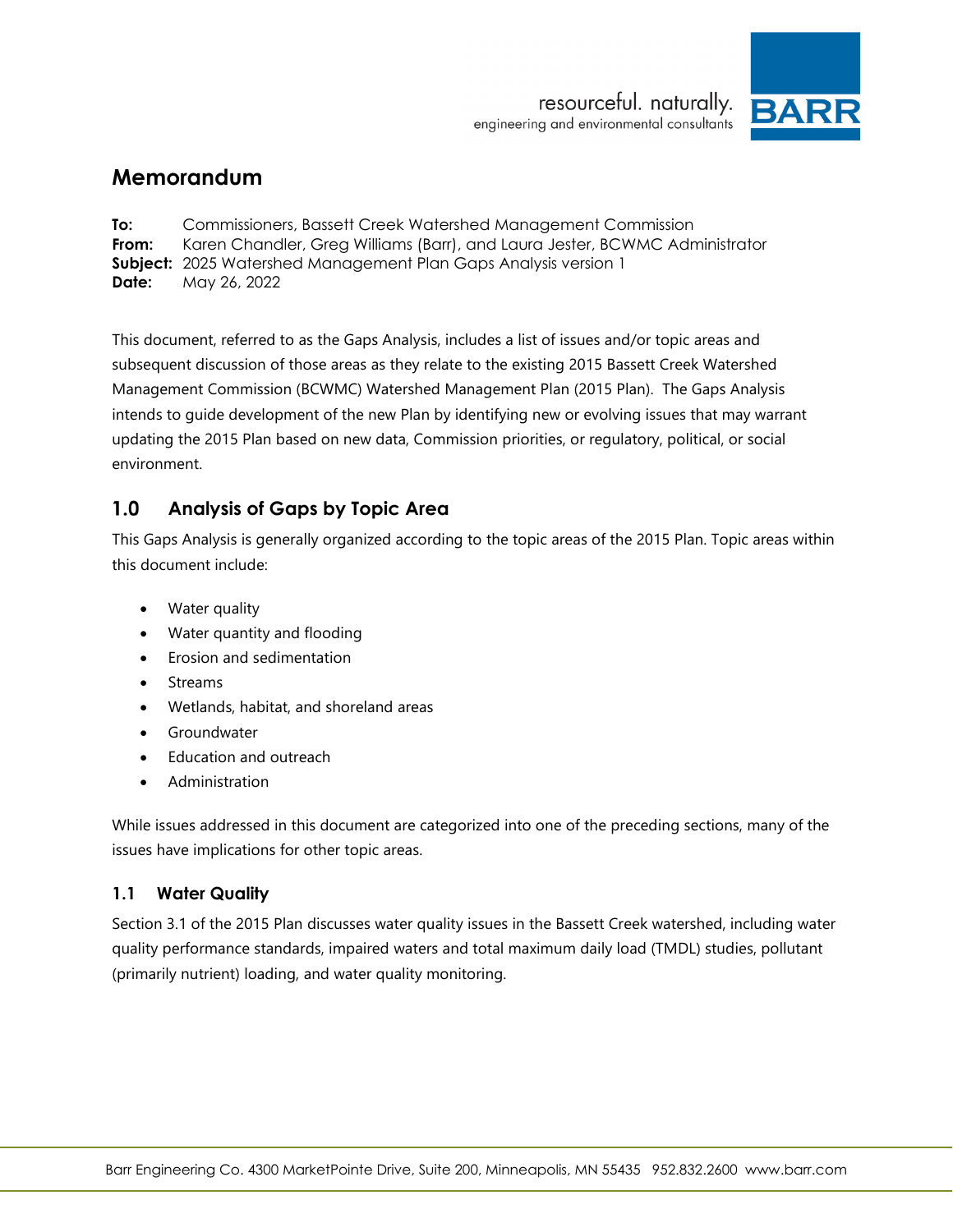| <b>Topic/Current Status</b>                                                                                                                                                                                                                                                                                                                                                                                                                                                                                                                                        | <b>Identified Gap</b>                                                                                                                                                                                                                                                                                                                                                                                                                                                                                                                                                                                                                                                                                                                                                                                                                                        | <b>Possible Opportunity</b>                                                                                                                                                                                                                                                                                      |
|--------------------------------------------------------------------------------------------------------------------------------------------------------------------------------------------------------------------------------------------------------------------------------------------------------------------------------------------------------------------------------------------------------------------------------------------------------------------------------------------------------------------------------------------------------------------|--------------------------------------------------------------------------------------------------------------------------------------------------------------------------------------------------------------------------------------------------------------------------------------------------------------------------------------------------------------------------------------------------------------------------------------------------------------------------------------------------------------------------------------------------------------------------------------------------------------------------------------------------------------------------------------------------------------------------------------------------------------------------------------------------------------------------------------------------------------|------------------------------------------------------------------------------------------------------------------------------------------------------------------------------------------------------------------------------------------------------------------------------------------------------------------|
| <b>Water quality performance</b><br>standards<br>The BCWMC's water quality<br>performance standards are<br>based on the MPCA's Minimal<br>Impact Design Standards (MIDS).<br>For projects $>1$ acre, the<br><b>BCWMC</b> generally requires<br>capture and retainage of 1.1<br>inches of runoff from new or<br>redeveloped impervious surface<br>sites without restrictions. For<br>linear projects, the standard<br>applies for projects that create 1<br>or more acres of new impervious<br>surface regardless of the area of<br>redeveloped impervious surface. | The BCWMC's water quality volume<br>standard is not as stringent as the<br>2020 MS4 permit. The 2020 MS4<br>permit requires MS4s to enforce<br>standards for volume control of<br>linear projects (or demonstrate what<br>they try to do); the water control<br>volume must be the greater of one<br>inch over the new impervious area or<br>0.5 inch over the sum of the new and<br>redeveloped impervious area. In<br>some cases, this may result in a<br>water quality control volume greater<br>than that required by the BCWMC.<br>Inconsistency between BCWMC<br>requirements and MS4 requirements<br>may lead to confusion when<br>reviewing and permitting projects.<br>The current BCWMC linear project<br>standard allows potential water<br>quality improvement opportunities<br>to be missed during development<br>and redevelopment activities. | The BCWMC may consider revising<br>its water quality performance<br>standard for linear projects to<br>match the standard included in the<br>2020 MS4 general permit. The<br>BCWMC may consider a tiered<br>approach to linear requirements so<br>as to capture more water quality<br>improvement opportunities. |
| <b>Impaired waters and TMDL</b><br>progress<br>Relative to the 2015 Plan, the<br>2022 MPCA impaired waters list<br>includes no new impairments<br>within the BCWMC. Since the<br>2015 Plan, Wirth Lake has been<br>delisted for its nutrient<br>impairment. The recent approval<br>of the Lake Pepin/ Mississippi<br>River nutrient TMDL includes<br>new wasteload allocations<br>applicable to metro MS4s.                                                                                                                                                        | The BCWMC and its member cities<br>have performed several projects to<br>address existing impaired waters that<br>should be described in the Plan.<br>The Plan does not address the most<br>recent wasteload allocations for<br>MS4s tributary to the Mississippi<br>River and Lake Pepin.<br>New impairments and/or de-listings<br>(e.g., Sweeney Lake) may occur<br>during Plan development, including<br>anticipated stream and lake listings.                                                                                                                                                                                                                                                                                                                                                                                                            | The Plan should be updated to<br>reflect current progress towards<br>existing TMDLs and updated to<br>address any new impairments that<br>arise during Plan development.                                                                                                                                         |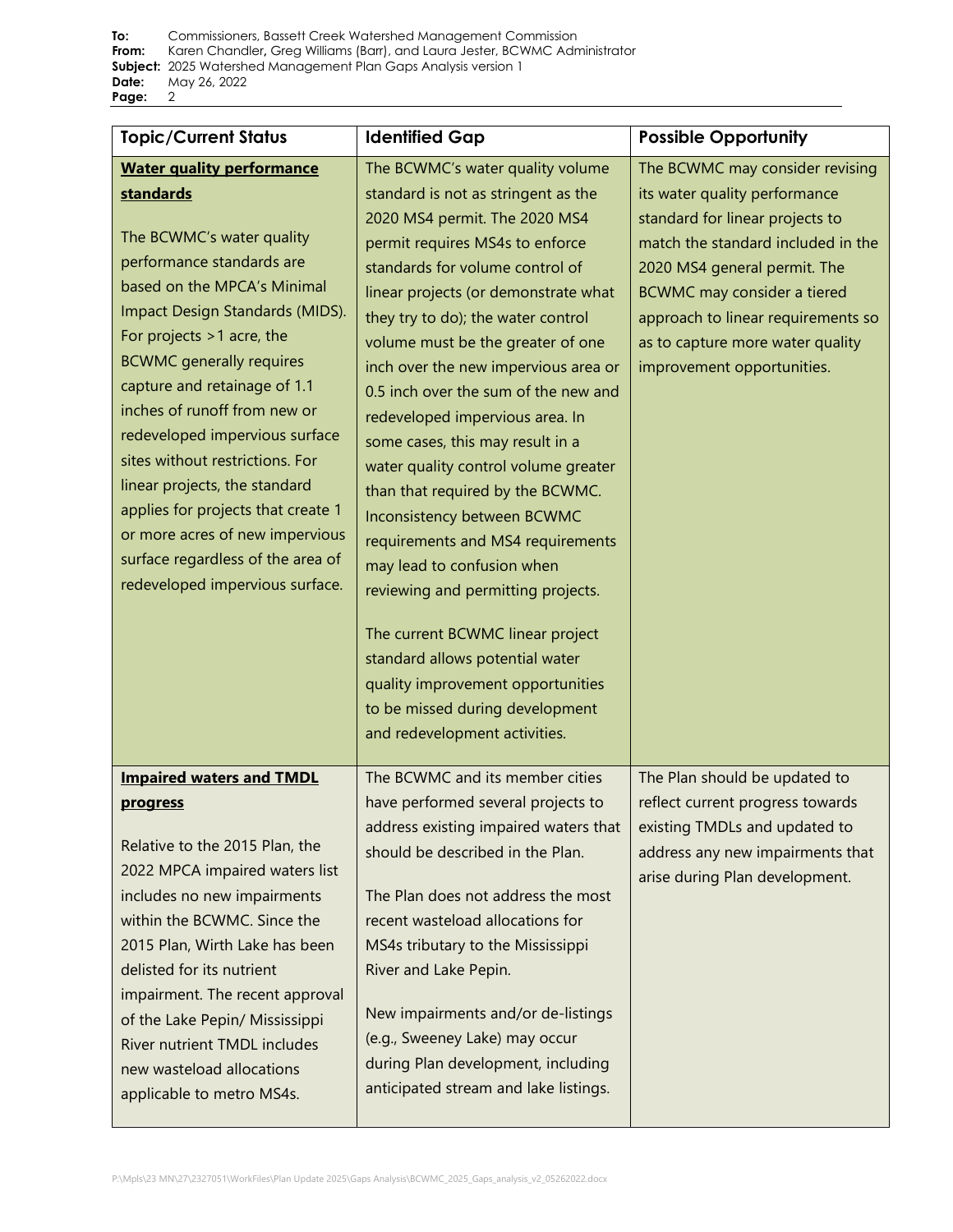| <b>Topic/Current Status</b>                                                                                                                                                                                                                                                                                                                                                                                                                                                                                              | <b>Identified Gap</b>                                                                                                                                                                                                                                                                                                                                                | <b>Possible Opportunity</b>                                                                                                                                                                                                                                                                                                                                                                                                                                                                                                                                                                                       |
|--------------------------------------------------------------------------------------------------------------------------------------------------------------------------------------------------------------------------------------------------------------------------------------------------------------------------------------------------------------------------------------------------------------------------------------------------------------------------------------------------------------------------|----------------------------------------------------------------------------------------------------------------------------------------------------------------------------------------------------------------------------------------------------------------------------------------------------------------------------------------------------------------------|-------------------------------------------------------------------------------------------------------------------------------------------------------------------------------------------------------------------------------------------------------------------------------------------------------------------------------------------------------------------------------------------------------------------------------------------------------------------------------------------------------------------------------------------------------------------------------------------------------------------|
| <b>Infiltration quidance</b><br>The 2015 Plan included<br>performance standards to<br>emphasize infiltration as the<br>preferred and primary<br>mechanism to treat stormwater<br>runoff.<br>Since the development of the<br>2015 Plan, the MPCA's NPDES<br><b>Construction Stormwater</b><br><b>General Permit and MS4 General</b><br>Permit have been revised. The<br>revised permits include reference<br>to an MPCA screening checklist<br>to determine site suitability for<br>infiltration practices.               | While infiltration is still the preferred<br>strategy to treat stormwater runoff in<br>many locations, portions of the Plan<br>text may refer to outdated infiltration<br>guidance. The flowchart from the<br>Requirements for Development and<br>Redevelopment Proposals document<br>(Requirements document) does not<br>reference the MPCA screening<br>checklist. | The Plan should be updated to<br>reference current quidance<br>regarding infiltration site<br>restrictions and/or explicitly<br>describe those site restrictions in<br>the Plan. The BCWMC may also<br>consider concurrent updates to the<br>Requirements document.                                                                                                                                                                                                                                                                                                                                               |
| <b>Chloride loading</b><br>Chloride loading was an<br>emerging issue at the time of<br>2015 Plan development. It is<br>briefly described in the Plan<br>issues section. Policies included<br>in the 2015 Plan are limited to<br>encouraging cities to limit<br>chloride loading to waters and<br>cooperate with partners to<br>implement the then-future Twin<br>Cities Metro Area Chloride<br>TMDL. Since the 2015 Plan, the<br>Twin Cities Metro Area Chloride<br>TMDL and implementation plan<br>have been completed. | The 2015 Plan does not fully<br>characterize chloride loading issues<br>within the watershed.                                                                                                                                                                                                                                                                        | The 2025 Plan should utilize recent<br>land use analysis and P8 modeling<br>to illustrate and prioritize chloride<br>hot spots.<br>The BCWMC may consider<br>adopting a goal (and supporting<br>policies) specifically related to<br>chloride issues. The BCWMC could<br>identify chloride management<br>practices that are currently<br>implemented, what gaps remain,<br>and how the BCWMC can assist in<br>filling those gaps. New BCWMC<br>projects or programs could include<br>targeted CIP projects to reduce<br>chloride pollution or new<br>requirements prioritized in<br>watersheds of impaired waters |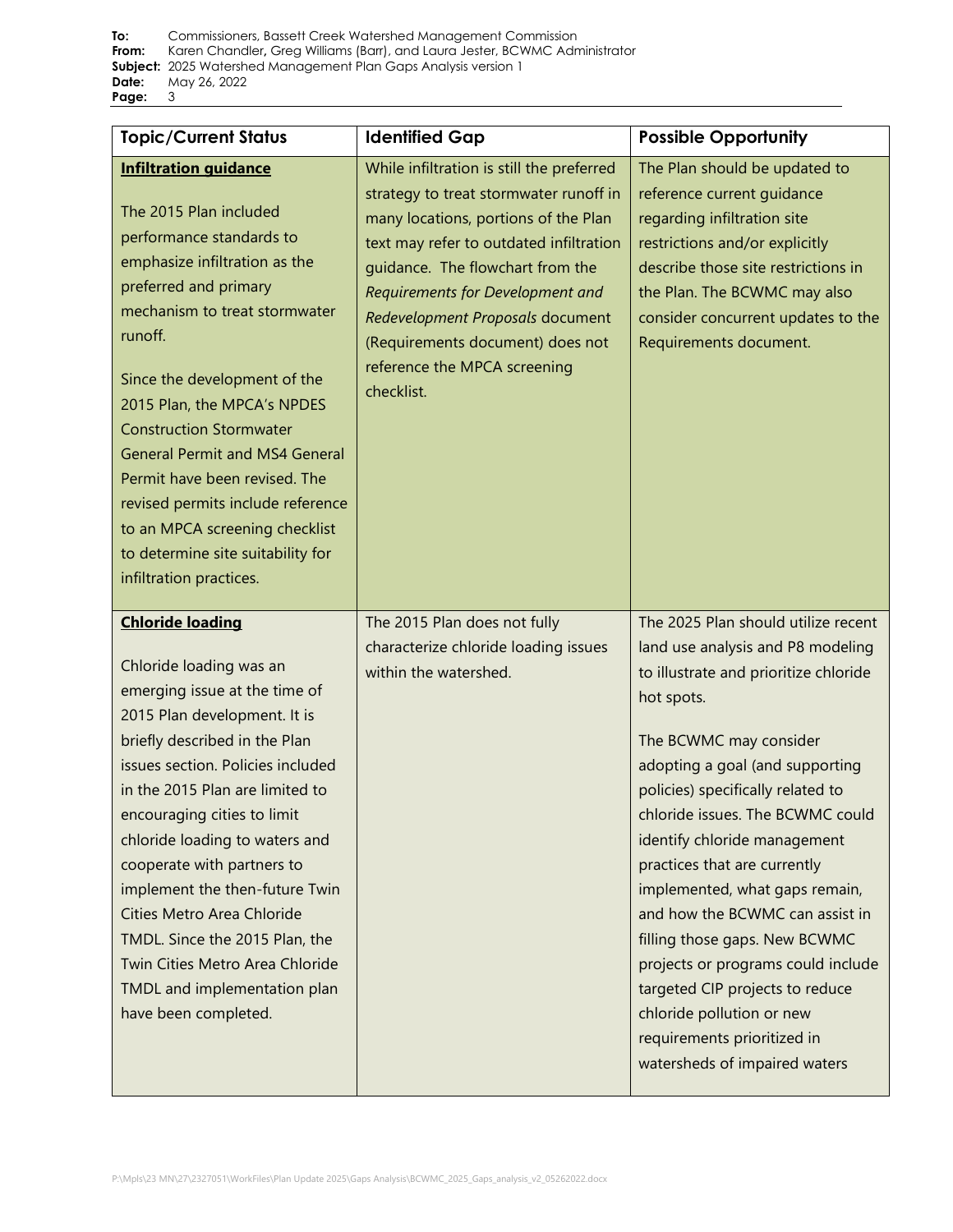| <b>Topic/Current Status</b>                                                                                                                                                                                                                                                        | <b>Identified Gap</b>                                                                                                                                                                                                                                                                                   | <b>Possible Opportunity</b>                                                                                                                                                                                        |
|------------------------------------------------------------------------------------------------------------------------------------------------------------------------------------------------------------------------------------------------------------------------------------|---------------------------------------------------------------------------------------------------------------------------------------------------------------------------------------------------------------------------------------------------------------------------------------------------------|--------------------------------------------------------------------------------------------------------------------------------------------------------------------------------------------------------------------|
| <b>Water quality modeling</b><br>Since the 2015 Plan was<br>adopted, the BCWMC has<br>developed and updated a<br>watershed-wide P8 model.                                                                                                                                          | Watershed-wide pollutant loading<br>estimates were not available or<br>included in the 2015 Plan.<br>Comprehensive pollutant loading<br>estimates (in combination with other<br>data) provide a quantitative means<br>to prioritize areas or subwatersheds<br>for program or project<br>implementation. | The BCWMC may establish priority<br>areas (i.e., hot spots) for<br>implementation based on high<br>pollutant loading and/or low<br>existing treatment.                                                             |
| <b>BCWMC priority waterbodies</b><br>The development of the 2015<br>Plan included the identification<br>of Level 1 and Level 2 priority<br>waterbodies based on a number<br>of factors including: public<br>access, size, intercommunity<br>watershed, impairments, and<br>others. | The existing priority waterbody<br>classification may not reflect current<br>BCWMC and/or member city<br>priorities.<br>The existing waterbody classification<br>does not consider water quality<br>trends/data observed since 2015.                                                                    | The BCWMC may review the<br>waterbody classification data<br>(Appendix C of the 2015 Plan),<br>updated to reflect more recent<br>water quality, and affirm or revise<br>the list of BCWMC priority<br>waterbodies. |

## **1.2 Flooding and Rate Control**

Section 3.2 of the 2015 Plan addresses water quantity and flooding issues. Specific issues discussed include risk to public health, infrastructure, and natural resources from flooding, floodplain management, Medicine Lake water levels, and maintenance of the BCMWC Flood Control Project.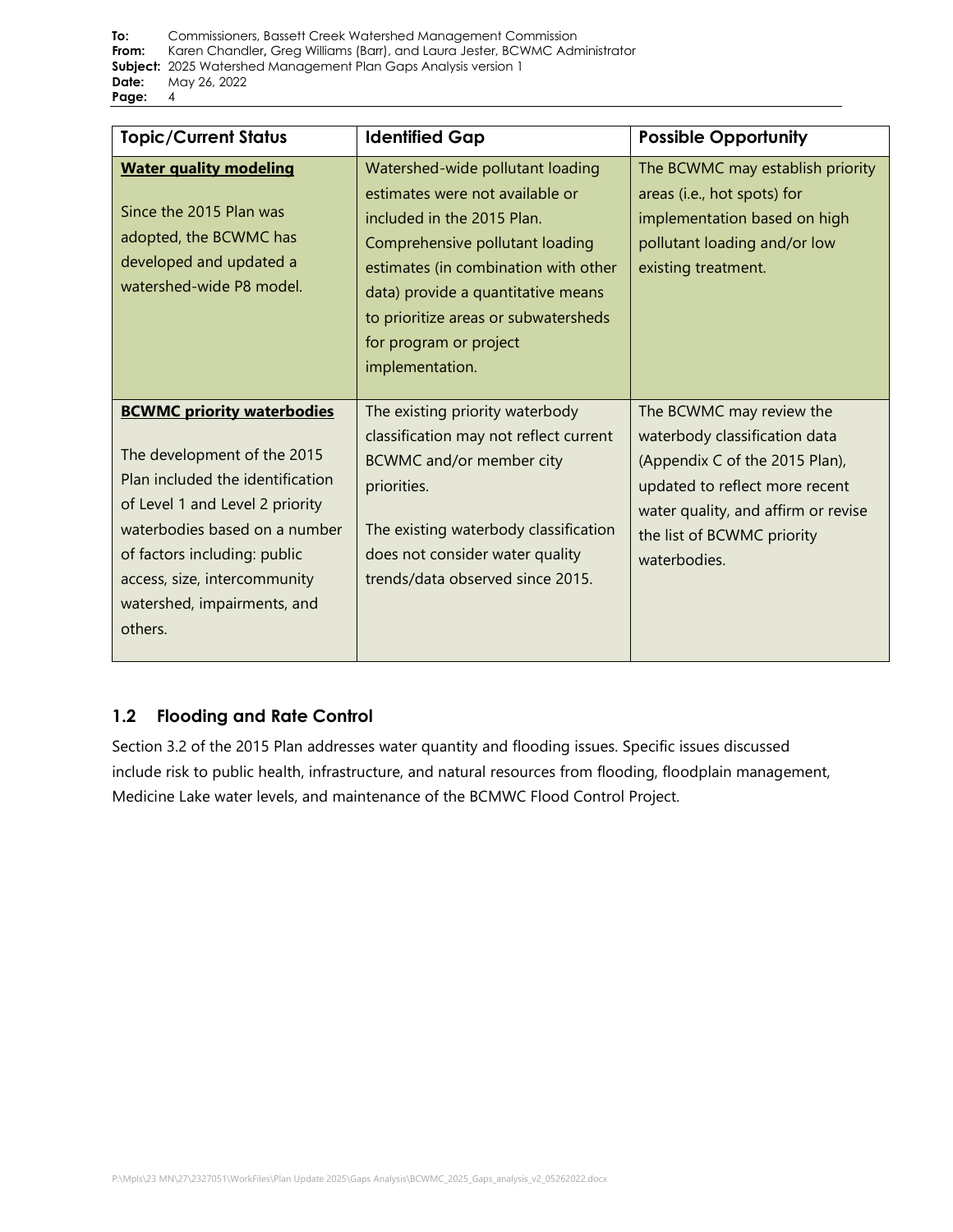| <b>Current Status</b>                                                                                                                                                                                                                                                                                                                                                                                                                                                                | <b>Identified Gap</b>                                                                                                                                                                                                                                                                                                                                                                     | <b>Possible Opportunity</b>                                                                                                                                                                                                                                                                                                                                                                                                                             |
|--------------------------------------------------------------------------------------------------------------------------------------------------------------------------------------------------------------------------------------------------------------------------------------------------------------------------------------------------------------------------------------------------------------------------------------------------------------------------------------|-------------------------------------------------------------------------------------------------------------------------------------------------------------------------------------------------------------------------------------------------------------------------------------------------------------------------------------------------------------------------------------------|---------------------------------------------------------------------------------------------------------------------------------------------------------------------------------------------------------------------------------------------------------------------------------------------------------------------------------------------------------------------------------------------------------------------------------------------------------|
| <b>Climate change and</b><br>precipitation trends<br>The 2015 Plan includes discussion<br>of Atlas 14 precipitation data,<br>published in 2013. Recent studies<br>suggest continuing increasing<br>trends in precipitation volume and<br>intensity. The 2011-2020 period<br>was the wettest decade in<br>Minnesota in recorded history.<br>Public awareness of climate<br>change and political interest in<br>addressing climate change have<br>increased relative to the 2015 Plan. | The 2015 Plan does not address<br>include policies related to climate<br>change, precipitation trends, or<br>climate resiliency (e.g., performance<br>of BCWMC projects under future<br>climate conditions).                                                                                                                                                                              | The BCWMC may consider its<br>role relative to increased<br>precipitation trends as well as<br>broader climate change.<br>Specific issues to consider may<br>include, but are not limited to:<br>- Sustainability and/or carbon<br>footprint of BCWMC<br>projects<br>Designing for larger storm<br>events<br>- Assessing flood risk of<br>larger storm events<br>- Impacts of increasing<br>precipitation on the Bassett<br>Creek Flood Control Project |
| <b>Hydrologic and hydraulic</b><br>modeling and mapping<br>Since adoption of the 2015 Plan,<br>the BCWMC has developed and<br>updated a watershed-wide XP-<br>SWMM hydrologic and hydraulic<br>model (including inundation<br>mapping for the 100-year event).                                                                                                                                                                                                                       | Watershed-wide inundation<br>mapping in the 2015 Plan is limited<br>to FEMA-mapped areas. Updated<br>watershed-wide modeling is<br>available and may be used to<br>prioritize areas of increased flood<br>risk for BCWMC projects.<br>The watershed-wide model may<br>need to be updated to estimate<br>impacts of future precipitation<br>trends on city and/or BCWMC<br>infrastructure. | The BCWMC may establish<br>priority areas for flood risk<br>reduction projects based on<br>model results.<br>The BCWMC may update the<br>watershed-wide model (beyond<br>the regular updates made to<br>incorporate new/re-<br>development) to inform<br>policies, projects, and projects<br>related to climate change and<br>precipitation trends.                                                                                                     |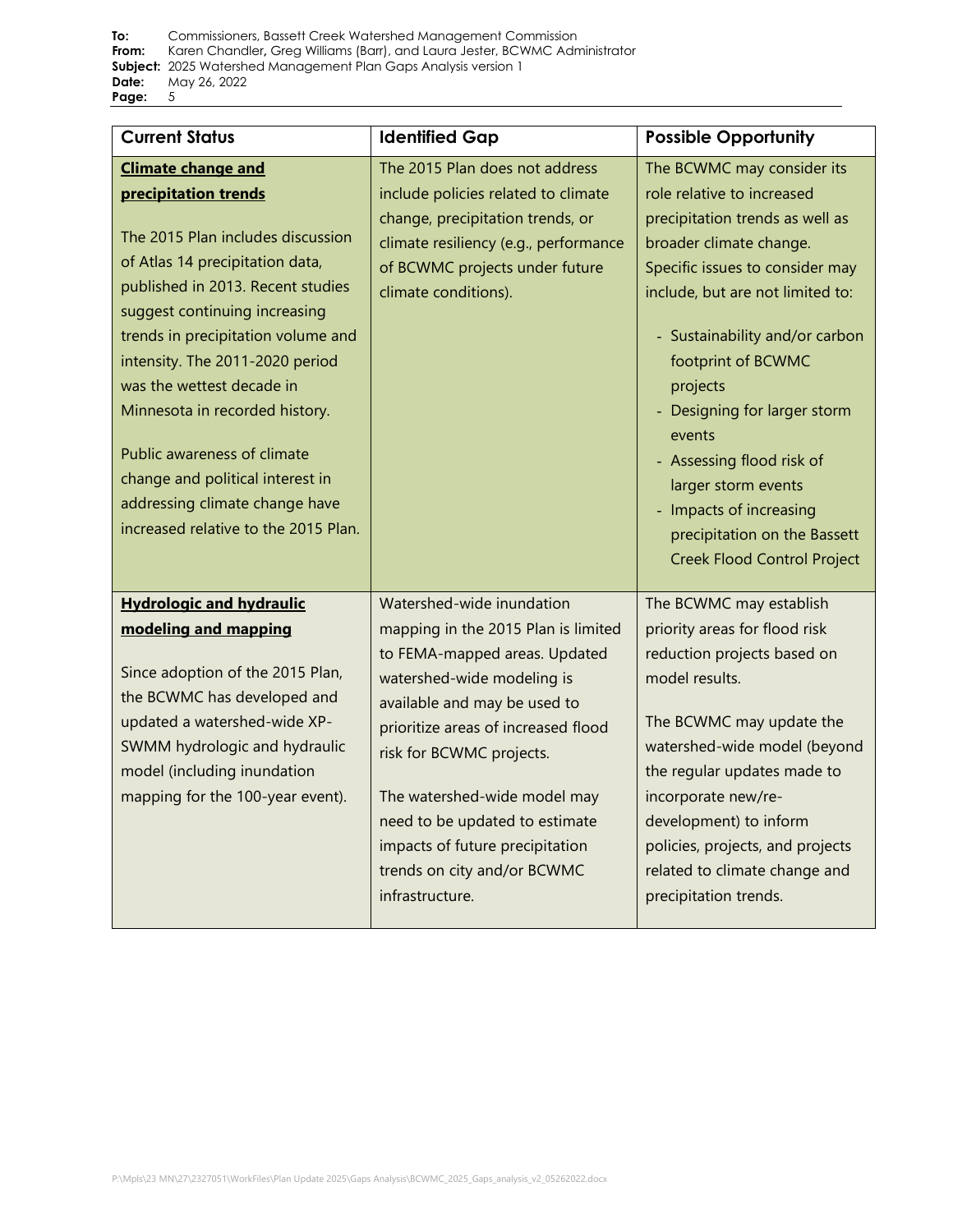| <b>Current Status</b>                                                                                                                                                                                                                                                                                                                                                                                                                                                                                                                | <b>Identified Gap</b>                                                                                                                                                                                                                                                               | <b>Possible Opportunity</b>                                                                                                                                                      |
|--------------------------------------------------------------------------------------------------------------------------------------------------------------------------------------------------------------------------------------------------------------------------------------------------------------------------------------------------------------------------------------------------------------------------------------------------------------------------------------------------------------------------------------|-------------------------------------------------------------------------------------------------------------------------------------------------------------------------------------------------------------------------------------------------------------------------------------|----------------------------------------------------------------------------------------------------------------------------------------------------------------------------------|
| <b>Grant funding for flood risk</b><br><b>reduction</b><br>Since adoption of the 2015 Plan,<br>BWSR has provided non-<br>competitive watershed-based<br>implementation funding (WBIF) for<br>projects to address water quality<br>issues. WBIF funding cannot be<br>used for projects primarily to<br>address flood risk reduction. Some<br>member cities have successfully<br>obtained Minnesota Department<br>of Natural Resources Flood<br>Reduction Grants to offset the cost<br>of BWCMC CIP projects addressing<br>flood risk. | New funding tools may not be<br>available to address flood risk<br>reduction as a primary benefit.<br>Projects that incorporate water<br>quality improvements alongside<br>flood risk reduction may provide an<br>opportunity for multiple benefits to<br>be achieved through WBIF. | The BCWMC may consider<br>revising the project<br>prioritization framework to<br>further promote projects that<br>incorporate both water quality<br>and water quantity benefits. |

## **1.3 Erosion and Sediment Control**

Section 3.3 of the 2015 Plan addresses erosion and sedimentation issues. Specific issues discussed include requirements for MS4s to implement erosion and sediment controls and sediment deltas downstream of stormwater outfalls identified by stakeholders during 2015 Plan development.

| <b>Current Status</b>                                                                                              | <b>Identified Gap</b>                                                                                                                           | <b>Possible Opportunity</b>                                           |
|--------------------------------------------------------------------------------------------------------------------|-------------------------------------------------------------------------------------------------------------------------------------------------|-----------------------------------------------------------------------|
| <b>NPDES Construction Stormwater</b>                                                                               | The references to the MPCA's 2013                                                                                                               | The BCWMC must revise                                                 |
| <b>Permit</b>                                                                                                      | <b>NPDES Construction Stormwater</b>                                                                                                            | impacted sections of the Plan                                         |
| The Plan references the 2013<br><b>NPDES Construction Stormwater</b><br>Permit. The permit was updated in<br>2018. | Permit in the 2015 BCWMC Plan are<br>out of date. The updates to the<br>permit do not substantially impact<br>the references in the BCWMC Plan. | to reference the current<br><b>Construction Stormwater</b><br>Permit. |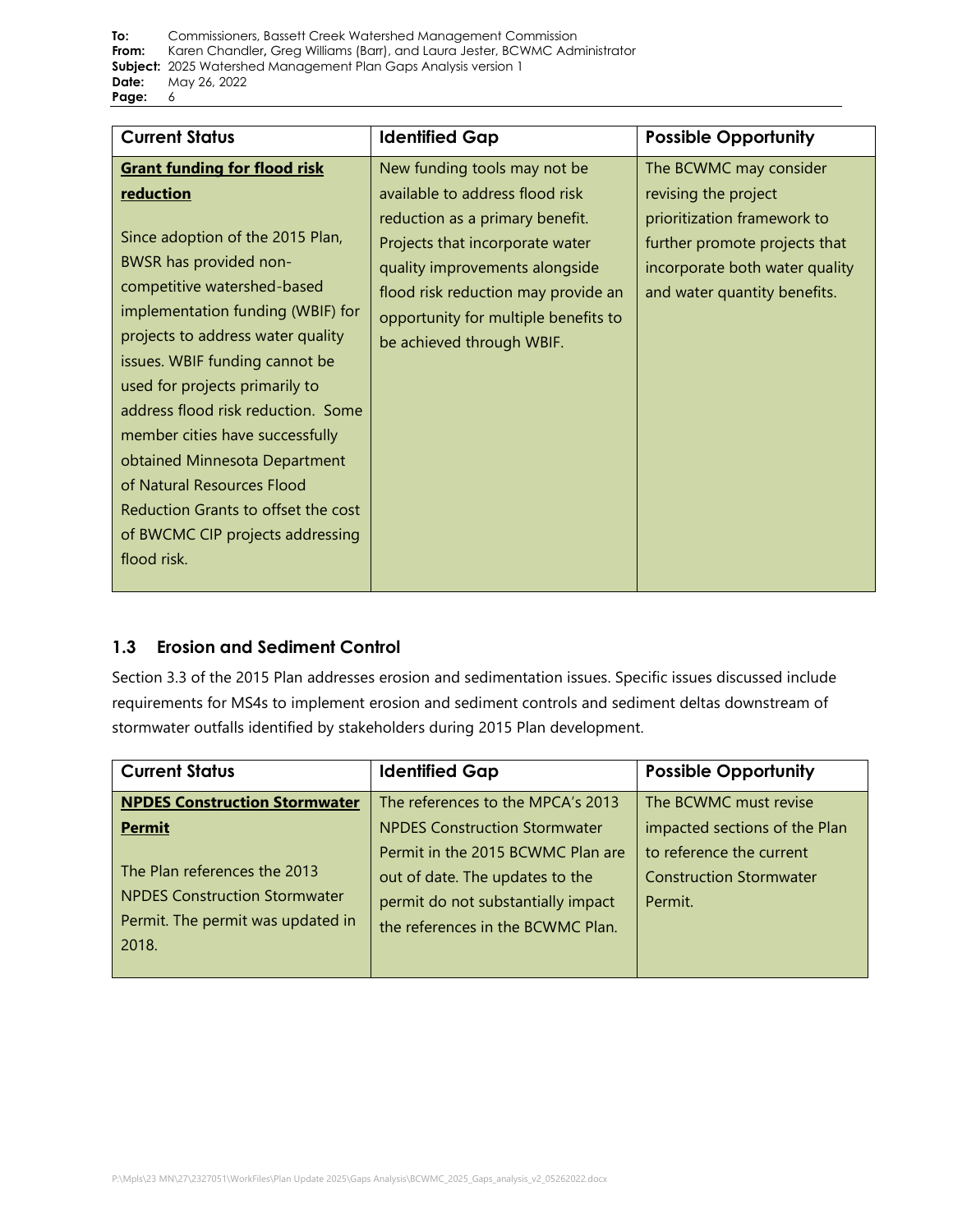**To:** [Commissioners, Bassett Creek Watershed Management](#page-0-0) Commission **From:** Karen Chandler**,** [Greg Williams \(Barr\), and Laura Jester, BCWMC Administrator](#page-0-1) **Subject:** [2025 Watershed Management Plan Gaps Analysis version 1](#page-0-2)  **Date:** [May 26, 2022](#page-0-3)  **Page:** 7

| <b>Sediment deltas</b><br>Existing policy may not be sufficient<br>The BCWMC may consider                                                                                                                                                                                                                                                                                                                                                                                                                                                                                                                                                                                                    | <b>Possible Opportunity</b> |
|----------------------------------------------------------------------------------------------------------------------------------------------------------------------------------------------------------------------------------------------------------------------------------------------------------------------------------------------------------------------------------------------------------------------------------------------------------------------------------------------------------------------------------------------------------------------------------------------------------------------------------------------------------------------------------------------|-----------------------------|
| consulting the City TAC to<br>to determine roles and<br>Accumulation of sediment deltas<br>determine the extent and<br>responsibilities related to<br>downstream of pipe outfalls was<br>addressing sediment deltas in<br>severity of this issue. If<br>identified as an issue during 2015<br>determined to be significant,<br>BCWMC lakes or streams. The 2015<br>Plan development. The 2015 Plan<br>Plan lacks an implementation<br>the BCWMC may consider<br>includes a policy to potentially<br>addressing it with a program<br>component to address this issue.<br>fund sediment removal in<br>or project(s) within the Plan<br>intercommunity waterbodies.<br>implementation schedule. |                             |

## **1.4 Stream Management**

Section 3.4 of the 2015 Plan addresses stream management issues. Specific issues discussed include altered stream hydrology, ravine and streambank degradation, and stream restoration (including project prioritization methods and use of natural materials).

| <b>Current Status</b>                                                                                                                                                                                                                                                                                                                                                                                          | <b>Identified Gap</b>                                                                                                                                                                                                                                                                         | <b>Possible Opportunity</b>                                                                                                                                                                                                                                          |
|----------------------------------------------------------------------------------------------------------------------------------------------------------------------------------------------------------------------------------------------------------------------------------------------------------------------------------------------------------------------------------------------------------------|-----------------------------------------------------------------------------------------------------------------------------------------------------------------------------------------------------------------------------------------------------------------------------------------------|----------------------------------------------------------------------------------------------------------------------------------------------------------------------------------------------------------------------------------------------------------------------|
| <b>Stream health assessments</b><br>Following adoption of the 2015<br>Plan, the BCWMC began<br>monitoring flow and water<br>chemistry on Bassett Creek<br>tributaries. This data is in addition<br>to the ongoing watershed outlet<br>monitoring program (WOMP) and<br>BCWMC stream biotic monitoring.<br><b>Biotic impairments of BCWMC</b><br>streams are anticipated with the<br>2024 impaired waters list. | <b>Bassett Creek tributary water</b><br>chemistry data was not available<br>during 2015 Plan development.<br>Stream health in the BCWMC has<br>not been comprehensively assessed.<br>Existing stream health tools may not<br>be appropriate for urbanized<br>streams like those in the BCWMC. | Plan development is an<br>opportunity to develop a more<br>complete assessment of<br>BCWMC stream health and to<br>better understand stream<br>impairments, applicable<br>stressors, and the impact of<br>current or future protection or<br>restoration strategies. |

## **1.5 Wetlands, Habitat and Shoreland**

Section 3.5 of the 2015 Plan summarizes issues related to wetlands, habitat and shoreland areas. Specific issues discussed include wetland buffer widths, aquatic invasive species (AIS) management, and member city wetland classification and management. During 2015 Plan development, residents ranked wildlife habitat and AIS as high priorities.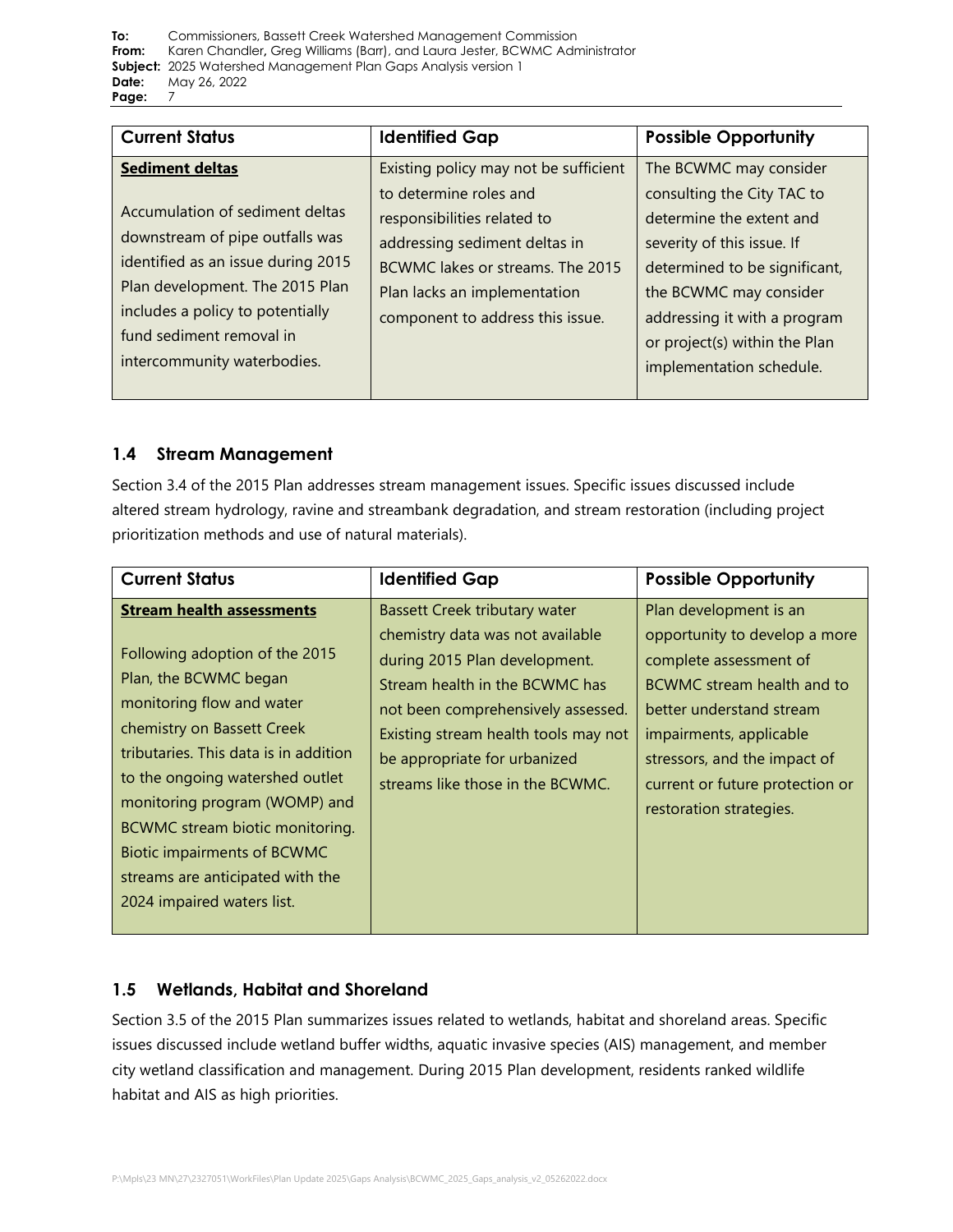| <b>Current Status</b>                                                                                                                                                                                                                                                                       | <b>Identified Gap</b>                                                                                                                                                                                                                                                                                                                | <b>Possible Opportunity</b>                                                                                                                                                                                                                                                      |
|---------------------------------------------------------------------------------------------------------------------------------------------------------------------------------------------------------------------------------------------------------------------------------------------|--------------------------------------------------------------------------------------------------------------------------------------------------------------------------------------------------------------------------------------------------------------------------------------------------------------------------------------|----------------------------------------------------------------------------------------------------------------------------------------------------------------------------------------------------------------------------------------------------------------------------------|
| <b>Wetland priority areas</b><br>The 2015 Plan includes discussion<br>of the National Wetland Inventory<br>(NWI) and corresponding figure.<br>The 2015 Plan also notes that<br>member city wetland inventories<br>exist but vary in their extent.                                           | The 2015 update to Minnesota<br>Rules 8410 requires that the Plan<br>include priority areas for wetland<br>preservation, enhancement<br>restoration, and establishment. The<br>2015 Plan does not include such a<br>prioritization.                                                                                                  | The 2025 Plan should include<br>the determination of priority<br>areas for wetland management<br>to be consistent with MN Rules<br>8410.0060.                                                                                                                                    |
| <b>Buffer standard implementation</b><br>The 2015 Plan and subsequent<br>revisions to the Requirements<br>document included increased<br>minimum buffer width<br>performance standards. Member<br>cities mush include buffer widths<br>in their local controls (e.g.,<br>ordinances).       | Since adoption of the 2015 Plan,<br>the BCWMC has not<br>comprehensively reviewed the<br>implementation of wetland buffer<br>width standards to assess its<br>impact on resource protection or<br>development or redevelopment<br>opportunities (i.e., are higher<br>standards limiting projects)                                    | The planning process is an<br>opportunity for the BCWMC to<br>review buffer width<br>implementation by member<br>cities to determine if any<br>changes to performance<br>standards or implementation<br>are warranted.                                                           |
| <b>AIS management</b><br>Since adoption of the 2015 Plan,<br>the BCWMC developed the<br><b>BCWMC AIS Rapid Response Plan.</b><br>That plan includes specific roles for<br>cities, the BCWMC, and partner<br>agencies related to AIS<br>management in BCWMC Level 1<br>priority waterbodies. | The policies in the 2015 Plan<br>related to AIS do not reflect the<br>specific roles and responsibilities<br>detailed in the BCWMC AIS Rapid<br>Response Plan.<br>The inventory of AIS present in the<br>BCWMC in the 2015 Plan is not<br>current and should be updated<br>(e.g., to include zebra mussels and<br>starry stonewort). | The planning process is an<br>opportunity for the BCWMC to<br>reflect on the implementation<br>of the BCWMC AIS Rapid<br>Response Plan, revise the AIS<br>plan if needed, and update Plan<br>policies to be consistent with<br>the BCWMC AIS Rapid Response<br>Plan, as revised. |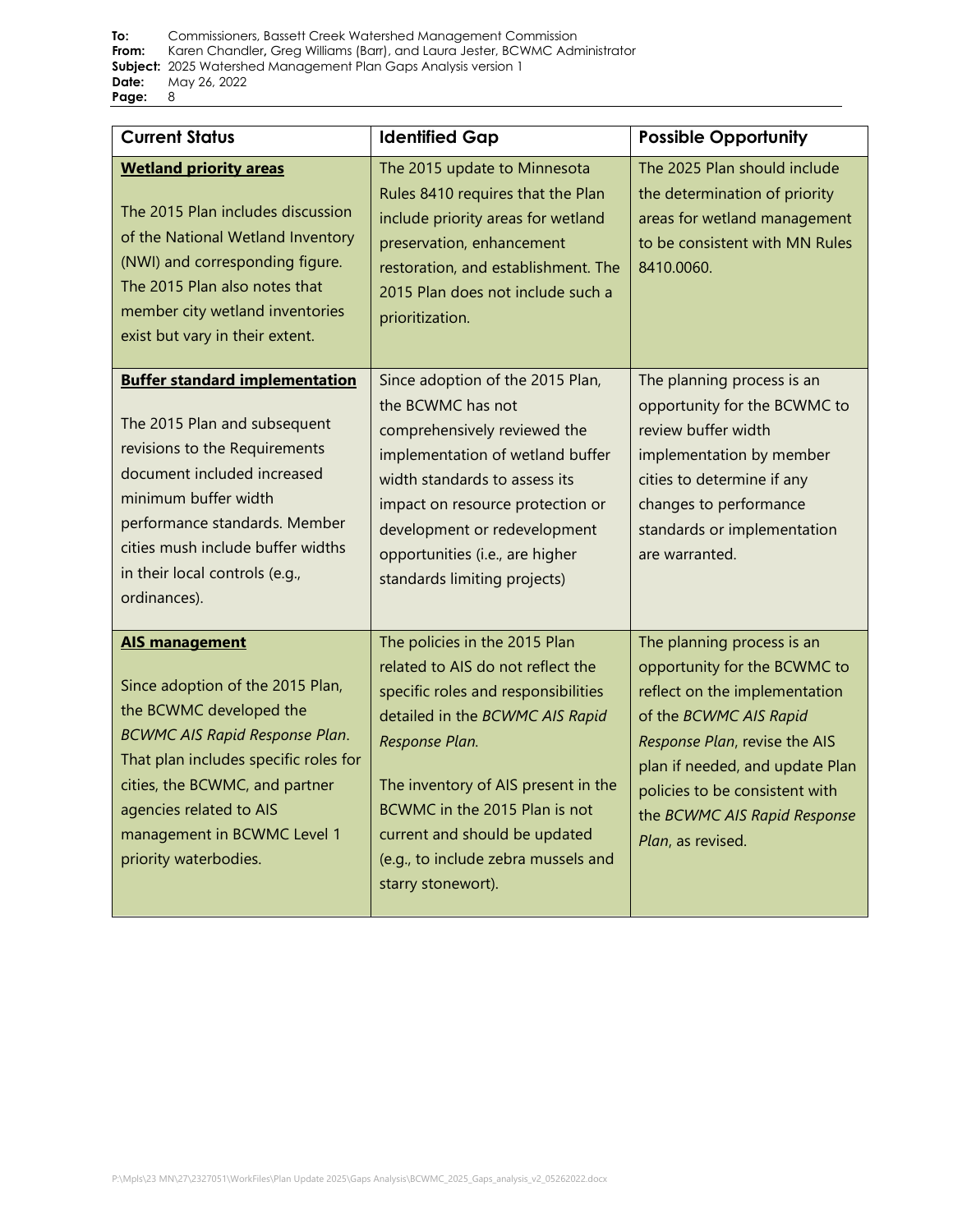| <b>Current Status</b>                                                                                                                                                                             | <b>Identified Gap</b>                                                                                                                                                    | <b>Possible Opportunity</b>                                                                                                                                                                                                                                                                                                                                                             |
|---------------------------------------------------------------------------------------------------------------------------------------------------------------------------------------------------|--------------------------------------------------------------------------------------------------------------------------------------------------------------------------|-----------------------------------------------------------------------------------------------------------------------------------------------------------------------------------------------------------------------------------------------------------------------------------------------------------------------------------------------------------------------------------------|
| <b>Shoreland habitat monitoring</b><br>Policy 78 of the 2015 Plan states<br>that the BCWMC will consider<br>implementing a shoreline habitat<br>monitoring program for Level 1<br>priority lakes. | Following a recommendation by<br>the TAC in November 2016, the<br>BCWMC chose not to implement<br>the monitoring program<br>referenced in policy 78 of the 2015<br>Plan. | The 2015 policy should be<br>updated (or deleted) to reflect<br>the BCWMC prior action or<br>current intend. The planning<br>process is an opportunity for<br>the BCWMC to re-evaluate if<br>additional habitat monitoring of<br><b>BCWMC</b> priority lakes is<br>worthwhile and should be<br>included in the ongoing<br>monitoring program (or<br>coordinated with member<br>cities). |

## **1.6 Groundwater**

Section 3.6 of the 2015 Plan summarizes issues related to groundwater management. Specific issues discussed include clarifying the BCWMC's role in groundwater management, guidance for infiltration in vulnerable areas, and groundwater conservation.

| <b>Current Status</b>                                                                                                                                                                                                                                                                                                                                                                                                                                                                                      | <b>Identified Gap</b>                                                                                                              | <b>Possible Opportunity</b>                                                                                                                                             |
|------------------------------------------------------------------------------------------------------------------------------------------------------------------------------------------------------------------------------------------------------------------------------------------------------------------------------------------------------------------------------------------------------------------------------------------------------------------------------------------------------------|------------------------------------------------------------------------------------------------------------------------------------|-------------------------------------------------------------------------------------------------------------------------------------------------------------------------|
| <b>Groundwater Management Roles</b><br>Policy 47 in the 2015 Plan identifies<br>potential BCWMC groundwater<br>management roles in coordination<br>with other partners, including:<br>- identify data gaps and attempt to<br>fill those gaps through collection of<br>groundwater level data and/or<br>surface water flow data.<br>- develop a groundwater budget for<br>the watershed.<br>- develop and utilize tools to assess<br>surface water impacts and<br>groundwater impacts of<br>groundwater use | To date, the BCWMC has not<br>collaborated with partners to<br>perform the potential groundwater<br>roles identified in policy 47. | The BCWMC may use the Plan<br>update process to get input<br>from planning partners<br>regarding priority groundwater<br>issues and appropriate roles for<br>the BCWMC. |
|                                                                                                                                                                                                                                                                                                                                                                                                                                                                                                            |                                                                                                                                    |                                                                                                                                                                         |

P:\Mpls\23 MN\27\2327051\WorkFiles\Plan Update 2025\Gaps Analysis\BCWMC\_2025\_Gaps\_analysis\_v2\_05262022.docx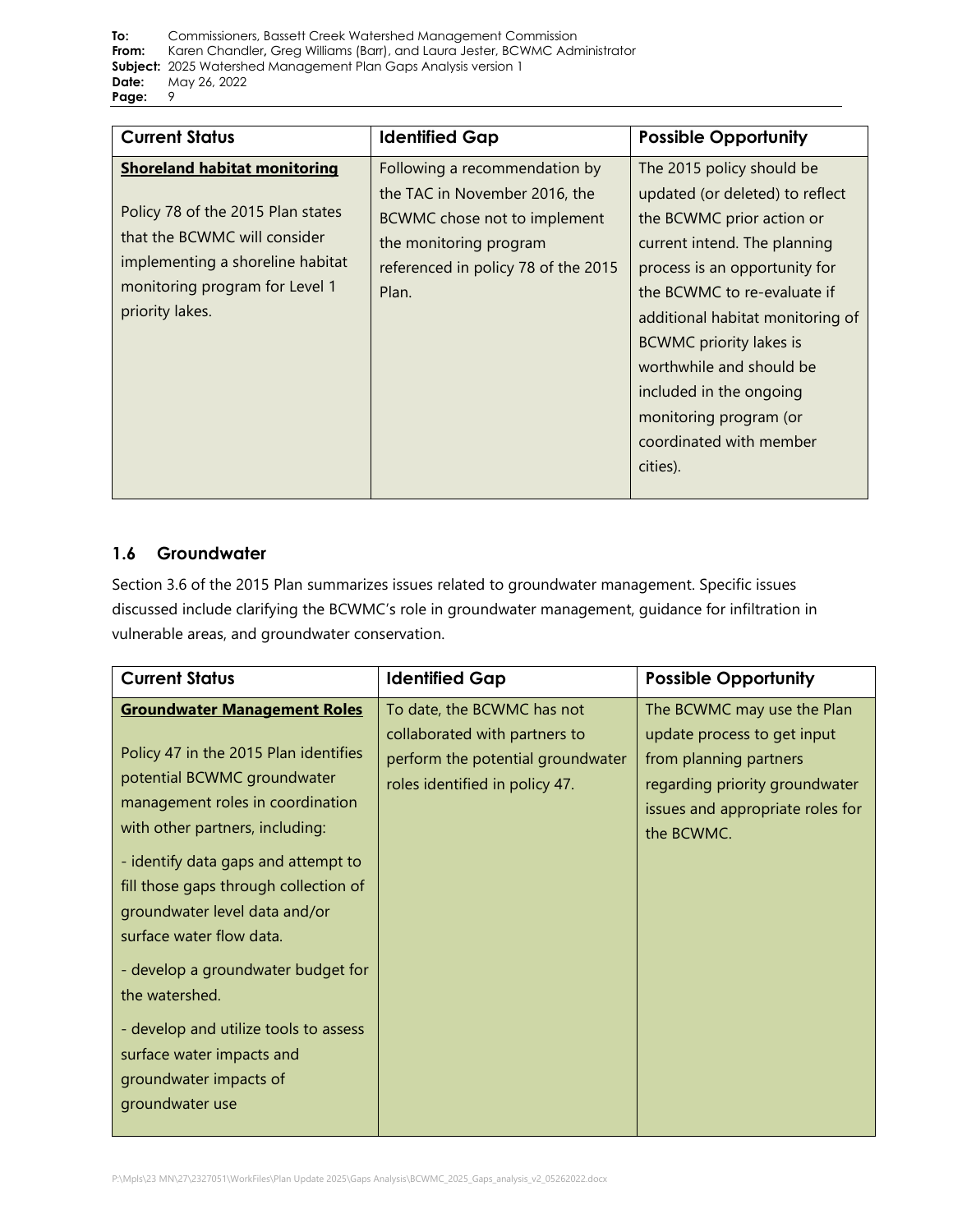#### **1.7 Public Involvement and Education**

Section 3.7 of the 2015 Plan discusses issues related to outreach and education. The 2015 Plan notes opportunities for increased education tracking metrics, collaborative relationships with Metro Blooms, West Metro Watershed Alliance, Hennepin County, and other partners, and identification of specific training for member city staff.

| <b>Current Status</b>                                                                                                                                                                                                                                                                                                                        | <b>Identified Gap</b>                                                                                                                                                                                                                                                                                                                                                    | <b>Possible Opportunity</b>                                                                                                                                                                                                                                                                                                                                                                                      |
|----------------------------------------------------------------------------------------------------------------------------------------------------------------------------------------------------------------------------------------------------------------------------------------------------------------------------------------------|--------------------------------------------------------------------------------------------------------------------------------------------------------------------------------------------------------------------------------------------------------------------------------------------------------------------------------------------------------------------------|------------------------------------------------------------------------------------------------------------------------------------------------------------------------------------------------------------------------------------------------------------------------------------------------------------------------------------------------------------------------------------------------------------------|
| Diversity, equity, and inclusion<br>(DEI)<br>The 2015 Plan does not address<br>diversity, equity, or inclusion in<br>watershed management.<br>The BCWMC has expressed<br>interest in addressing DEI in the<br>2025 Plan. The BCWMC co-hosted<br>an event in April 2022 to share<br>information about DEI aspects of<br>watershed management. | The BCWMC has identified DEI as a<br>gap in the current Plan.<br>There are opportunities to address<br>DEI in the Plan, including:<br>Goals<br><b>Policies</b><br>Implementation priorities<br>Outreach and partnerships<br>Note: while this item is included<br>under "Outreach and Education" it<br>affects many aspects of the Plan<br>update and ongoing operations. | <b>BCWMC staff and/or</b><br>commissioners plan to meet<br>with representatives from<br>community groups to identify<br>ways the BCWMC can address<br>DEI in its operations, programs,<br>and projects.<br>The BCWMC may develop<br>outreach strategies to increase<br>engagement with under-<br>represented groups and<br>consider equity principals in<br>setting priority areas for<br>programs and projects. |
| <b>Community Grants</b><br>The BCWMC does not currently<br>provide grant funds to individuals<br>or groups to implement<br>stormwater BMPs.                                                                                                                                                                                                  | There is increasing public interest in<br>water and natural resource<br>stewardship. Many watershed<br>management organizations (WMOs)<br>implement grant programs to fund<br>voluntary stormwater BMPs<br>constructed on private property.                                                                                                                              | The BCWMC may consider<br>developing (or partnering to<br>support) a grant program to<br>implement private-property<br>stormwater BMPs.                                                                                                                                                                                                                                                                          |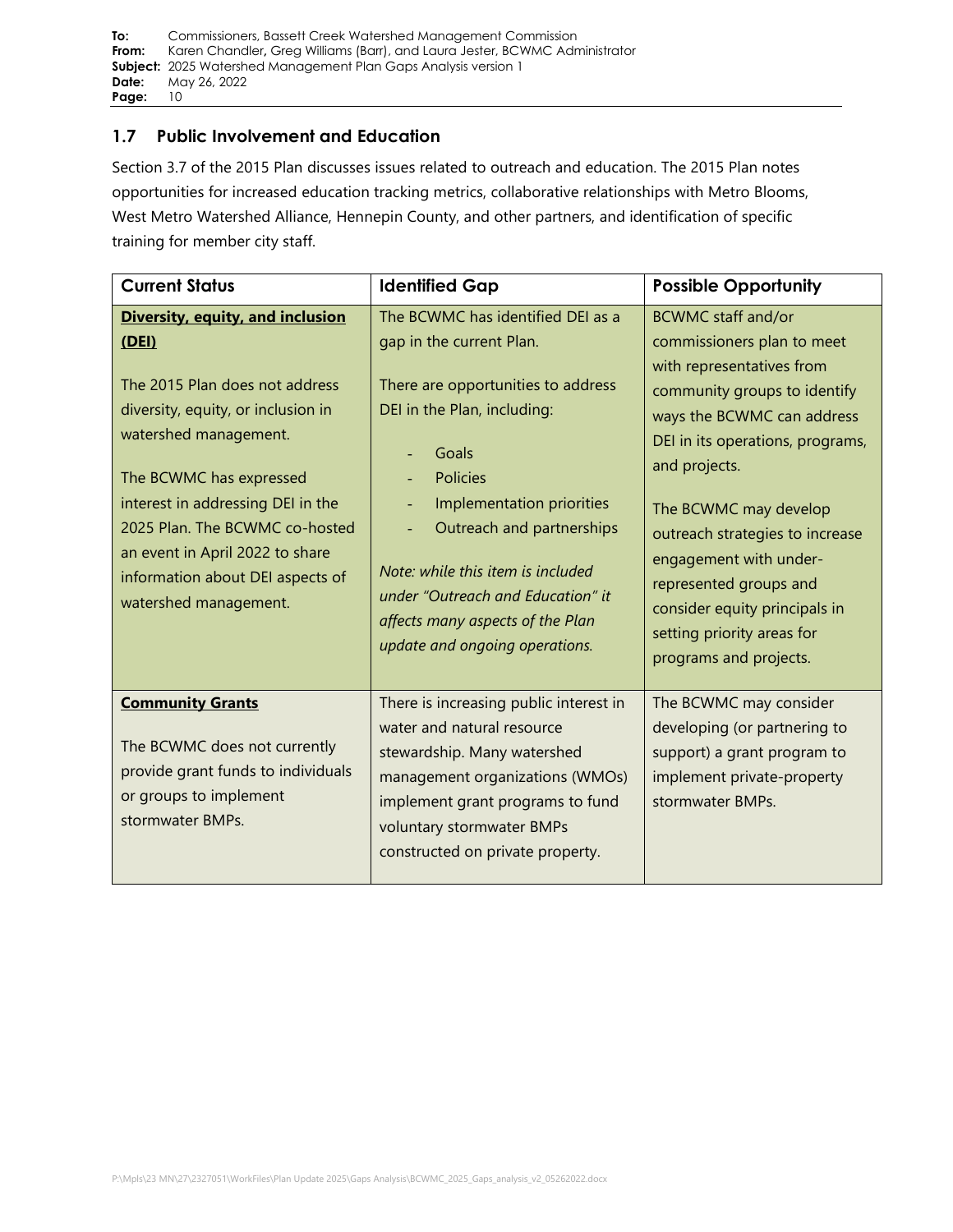| <b>Current Status</b>                                                                                                                                                                                                                    | <b>Identified Gap</b>                                                                                                                                                                                                                                                                                                                                                                                                                                                                                                                                                                                                  | <b>Possible Opportunity</b>                                                                                                                                                                                                                                                                                                                                                                     |
|------------------------------------------------------------------------------------------------------------------------------------------------------------------------------------------------------------------------------------------|------------------------------------------------------------------------------------------------------------------------------------------------------------------------------------------------------------------------------------------------------------------------------------------------------------------------------------------------------------------------------------------------------------------------------------------------------------------------------------------------------------------------------------------------------------------------------------------------------------------------|-------------------------------------------------------------------------------------------------------------------------------------------------------------------------------------------------------------------------------------------------------------------------------------------------------------------------------------------------------------------------------------------------|
| <b>Education Program</b><br>Appendix B of the 2015 Plan is an<br><b>Education and Outreach Plan</b><br>(EOP). That plan describes key<br>audiences, methods for<br>communication, topics and<br>messages, and methods for<br>evaluation. | <b>BCWMC</b> evaluation of education<br>program may identify areas for<br>effective outreach. The topics<br>emphasized in the EOP may not<br>reflect priority issues identified in this<br>Plan update. The EOP does not<br>address issues or strategies related<br>to DEI.<br>A key recommendation in the 2021<br>Watershed Performance Review and<br>Assistance Program (PRAP) Report<br>developed by BWSR includes<br>"Prioritize developing an education<br>and outreach strategy for BCWMC<br>constituents." The PRAP noted that<br><b>BCWMC</b> education programs are<br>limited by staff capacity and funding. | The BCWMC may update the<br>EOP concurrent with the Plan<br>update to reflect the priorities<br>of the Plan and specifically<br>address DEI gaps.<br>The BCWMC should explore<br>opportunities to expand its<br>education programs through<br>additional funding, additional<br>staff, collaboration with<br>Hennepin County, or expanded<br>partnership with the West<br>Metro Water Alliance. |

## **1.8 Administration and Implementation**

Section 3.8 of the 2015 Plan describes issues and opportunities related to the BCWMC's responsibilities and implementation. Issues identified in the 2015 Plan include lack of quantifiable goals, opportunities to clarify maintenance roles, evaluation of member city implementation, and updates to Minnesota watershed law.

| <b>Current Status</b>                                                                                                                                                                                                             | <b>Identified Gap</b>                                                                                 | <b>Possible Opportunity</b>                                                                                                                                                                                                                                              |
|-----------------------------------------------------------------------------------------------------------------------------------------------------------------------------------------------------------------------------------|-------------------------------------------------------------------------------------------------------|--------------------------------------------------------------------------------------------------------------------------------------------------------------------------------------------------------------------------------------------------------------------------|
| <b>Measurable goals</b><br>Since development of the 2015<br>Plan, the Board of Water and Soil<br>Resources (BWSR) revised<br>Minnesota Rules 8410 and placed<br>additional emphasis on the<br>measurability of goals. Most of the | Existing BCWMC goals included in<br>the 2015 Plan are not sufficiently<br>measurable or quantifiable. | BCWMC Plan goals must be<br>updated to provide additional<br>measurability to receive BWSR<br>approval. This is also reflected as<br>a recommendation in the 2021<br>PRAP by BWSR to "develop clear,<br>measurable goals and actions for<br>future plan implementation." |
| goals in the 2015 Plan are<br>qualitative.                                                                                                                                                                                        |                                                                                                       |                                                                                                                                                                                                                                                                          |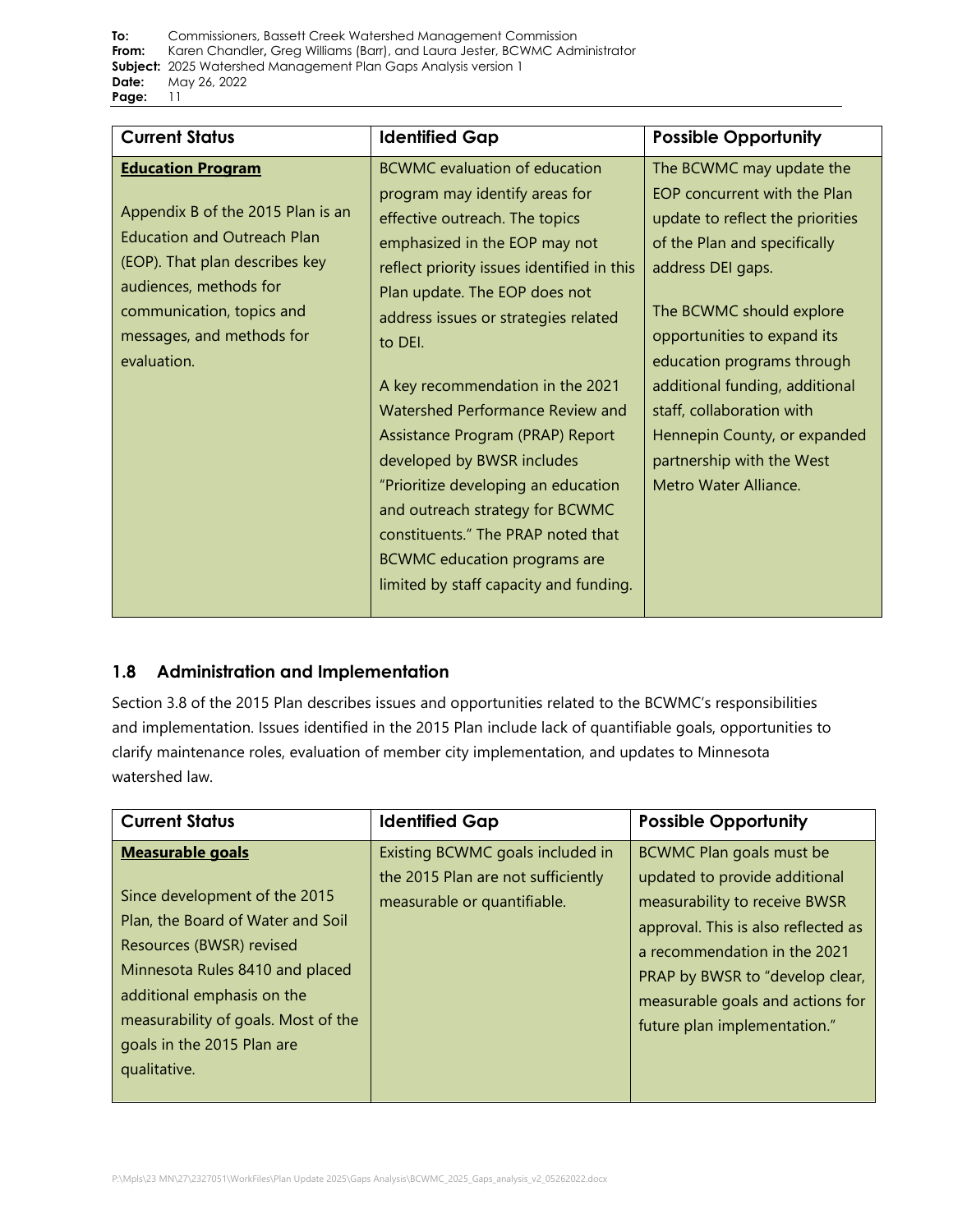| <b>Current Status</b>                                                                                                                                                                                                                                                                                                                                                                                                                                                 | <b>Identified Gap</b>                                                                                                                                                                                                                                                                          | <b>Possible Opportunity</b>                                                                                                                                                                                                                                                                                                            |
|-----------------------------------------------------------------------------------------------------------------------------------------------------------------------------------------------------------------------------------------------------------------------------------------------------------------------------------------------------------------------------------------------------------------------------------------------------------------------|------------------------------------------------------------------------------------------------------------------------------------------------------------------------------------------------------------------------------------------------------------------------------------------------|----------------------------------------------------------------------------------------------------------------------------------------------------------------------------------------------------------------------------------------------------------------------------------------------------------------------------------------|
| <b>Performance standards</b><br>documentation<br>The 2015 Plan includes several<br>performance standards related to<br>water quality volumes, minimum<br>building elevations, vegetated<br>buffers, and stormwater rate<br>control. These are included in the<br>2015 Plan policies.<br>These performance standards are<br>also included in the BCWMC's<br>Requirements for Development and<br><b>Redevelopment Proposals</b><br>document (Requirements<br>document). | <b>BCWMC</b> performance standards<br>are documented in two different<br>sources. The Requirements<br>document has been revised several<br>times since adoption of the 2015<br>Plan. Including performance<br>standards in two documents may<br>result in future inconsistencies.              | The BCWMC may consider<br>omitting performance standards<br>from the policies included in the<br>Plan. Instead, the Requirements<br>document may be used as the<br>sole source of performance<br>standards. The Requirements<br>document may be referenced<br>within, and appended to, the<br>Plan.                                    |
| <b>Progress assessment</b><br>The revised Minnesota Rules 8410<br>require the BCWMC to assess its<br>progress towards measurable<br>goals at least every two years. The<br><b>BCWMC</b> submits an annual report<br>each year.                                                                                                                                                                                                                                        | The 2015 Plan does not describe a<br>process for assessing progress<br>towards goals. Progress towards<br>goals is not quantified in the<br>BCWMC's annual report.                                                                                                                             | The Plan must include<br>description of a process for<br>assessing progress towards<br>measurable goals. This may<br>include a tracking table,<br>summary sheets for select goals<br>and/or waterbodies, or other<br>methods.                                                                                                          |
| <b>Capital Improvement Planning</b><br>Following adoption of the 2015<br>Plan, the BCWMC developed a<br>project prioritization framework to<br>score and rank potential CIP<br>projects. New projects are often<br>added with TAC recommendations.                                                                                                                                                                                                                    | The BCWMC CIP project<br>prioritization framework is a tool to<br>rank potential projects following<br>their addition to the CIP. Some<br>commissioners have expressed<br>interest in a more "proactive"<br>process that includes a more<br>systematic identification of<br>possible projects. | The planning process is the ideal<br>time for the BCWMC to evaluate<br>its CIP development, project<br>scoring process, and program<br>implementation to determine if<br>changes are needed. This was<br>also a recommendation in the<br>2021 PRAP by BWSR to "conduct<br>a review of the BCWMC capital<br>improvement program (CIP)." |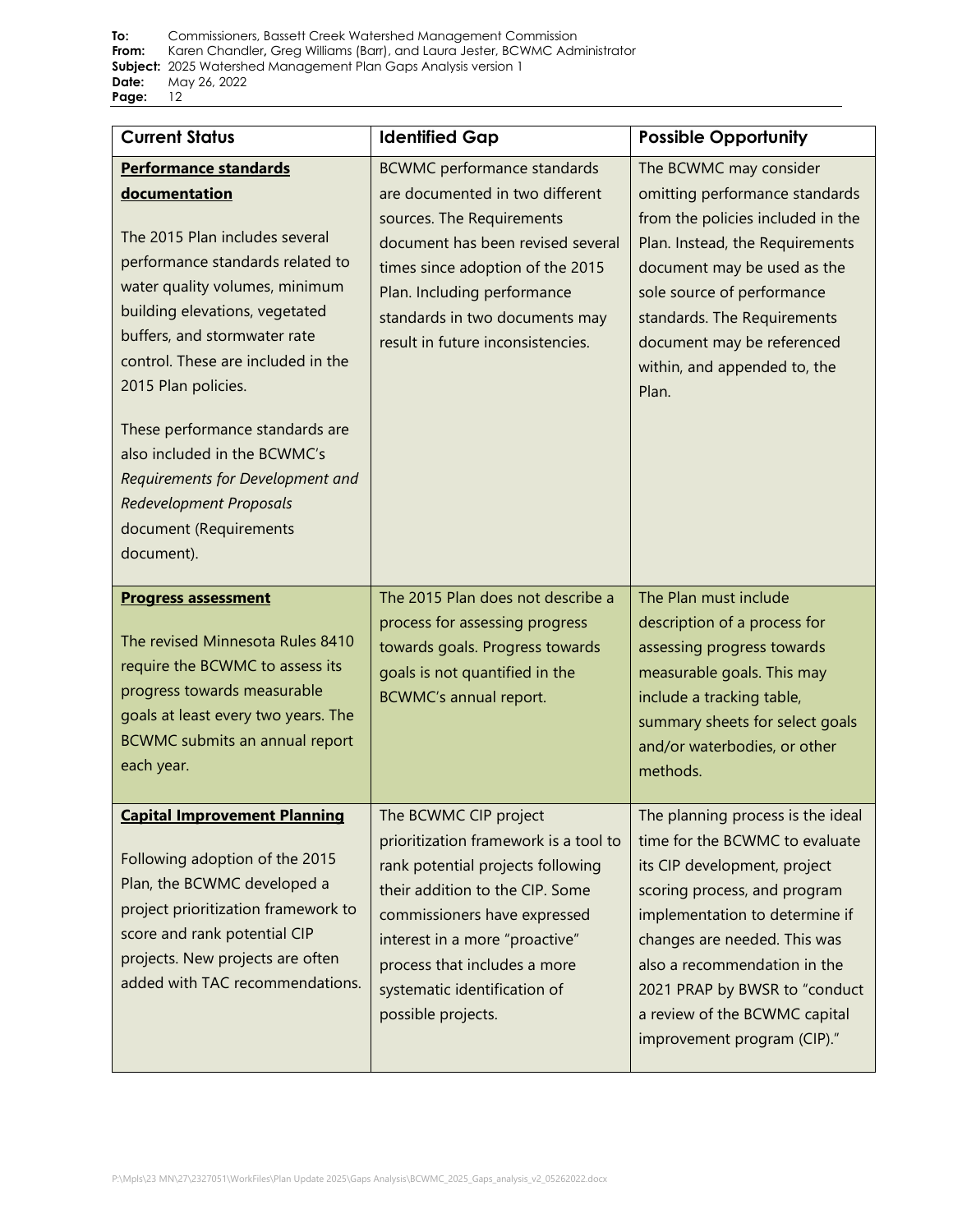**To:** [Commissioners, Bassett Creek Watershed Management](#page-0-0) Commission **From:** Karen Chandler**,** [Greg Williams \(Barr\), and Laura Jester, BCWMC Administrator](#page-0-1) **Subject:** [2025 Watershed Management Plan Gaps Analysis version 1](#page-0-2)  **Date:** [May 26, 2022](#page-0-3)  **Page:** 13

| <b>Current Status</b>                                                                                                                                                                                                                                                                                           | <b>Identified Gap</b>                                                                                                                                                                                                                                                                                     | <b>Possible Opportunity</b>                                                                                                                                                            |
|-----------------------------------------------------------------------------------------------------------------------------------------------------------------------------------------------------------------------------------------------------------------------------------------------------------------|-----------------------------------------------------------------------------------------------------------------------------------------------------------------------------------------------------------------------------------------------------------------------------------------------------------|----------------------------------------------------------------------------------------------------------------------------------------------------------------------------------------|
| <b>Watershed-based</b><br><b>implementation funding (WBIF)</b><br>It is likely that BWSR will continue<br>to allocate non-competitive grant<br>funding to be used in the Bassett<br>Creek watershed via WBIF. The<br>BCWMC collaborates with cities,<br>Hennepin County, and others to<br>allocate those funds. | WBIF is in its early stages and the<br>process for its allocation has<br>changed with each biennium. The<br>2015 Plan generally describes<br>funding sources but does not<br>address a cooperative grant source<br>like WBIF.                                                                             | The BCWMC may use the Plan<br>update process to clarify its<br>financial policies and/or program<br>and project priorities as they<br>relate to WBIF or similar sources<br>of funding. |
| <b>BCWMC Organizational Capacity</b><br>The BCWMC does not maintain full<br>time staff. The BCWMC contracts<br>with a part time administrator and<br>consultants to conduct its<br>operations and implement the<br>Plan.                                                                                        | The existing BCWMC<br>organizational capacity may not be<br>sufficient to carry out all tasks<br>necessary to maintain the<br>organization and implement the<br>updated BCWMC Plan.                                                                                                                       | The BCWMC may use the Plan<br>update process to evaluate<br>whether increases in staff<br>resources/capacity are necessary<br>to implement the updated Plan.                           |
| <b>Bassett Creek Valley Master Plan</b><br><b>Implementation</b><br>The City of Minneapolis seeks to<br>implement portions of the Bassett<br>Creek Valley Master Plan (BCVMP).<br>The Plan identifies potential flood<br>storage and water quality<br>treatment opportunities.                                  | Implementation of the BCVMP may<br>provide potential opportunities to<br>achieve shared City/BCWMC goals,<br>including increased flood storage<br>and water quality treatment.<br>Potential project funding sources,<br>roles, and responsibilities for<br>implementing the BCVMP are not<br>established. | The BCWMC may use Plan<br>development as an opportunity<br>to collaborate with Minneapolis<br>to identify improvements to<br>achieve shared goals move<br>forward with the BCVMP.      |

#### $2.0$ **Addressing Significant Gaps**

This memorandum summarizes a range of known gaps. Some of these gaps are the result of internal drivers (e.g., commissioner priorities) while others are functions of external drivers (e.g., agency requirements). The matrix below provides a qualitative comparison of 1) the relative effort or complexity to address each gap, and 2) the relative priority to address each gap. The priority and complexity of each gap assigned herein is preliminary, based on best professional judgement of BCWMC staff. The relative effort to address each gap will vary according to the "solution" pursued by the BCWMC (see [Next Steps\)](#page-13-0). Gaps related to Plan content requirements are identified as high priority and specifically noted.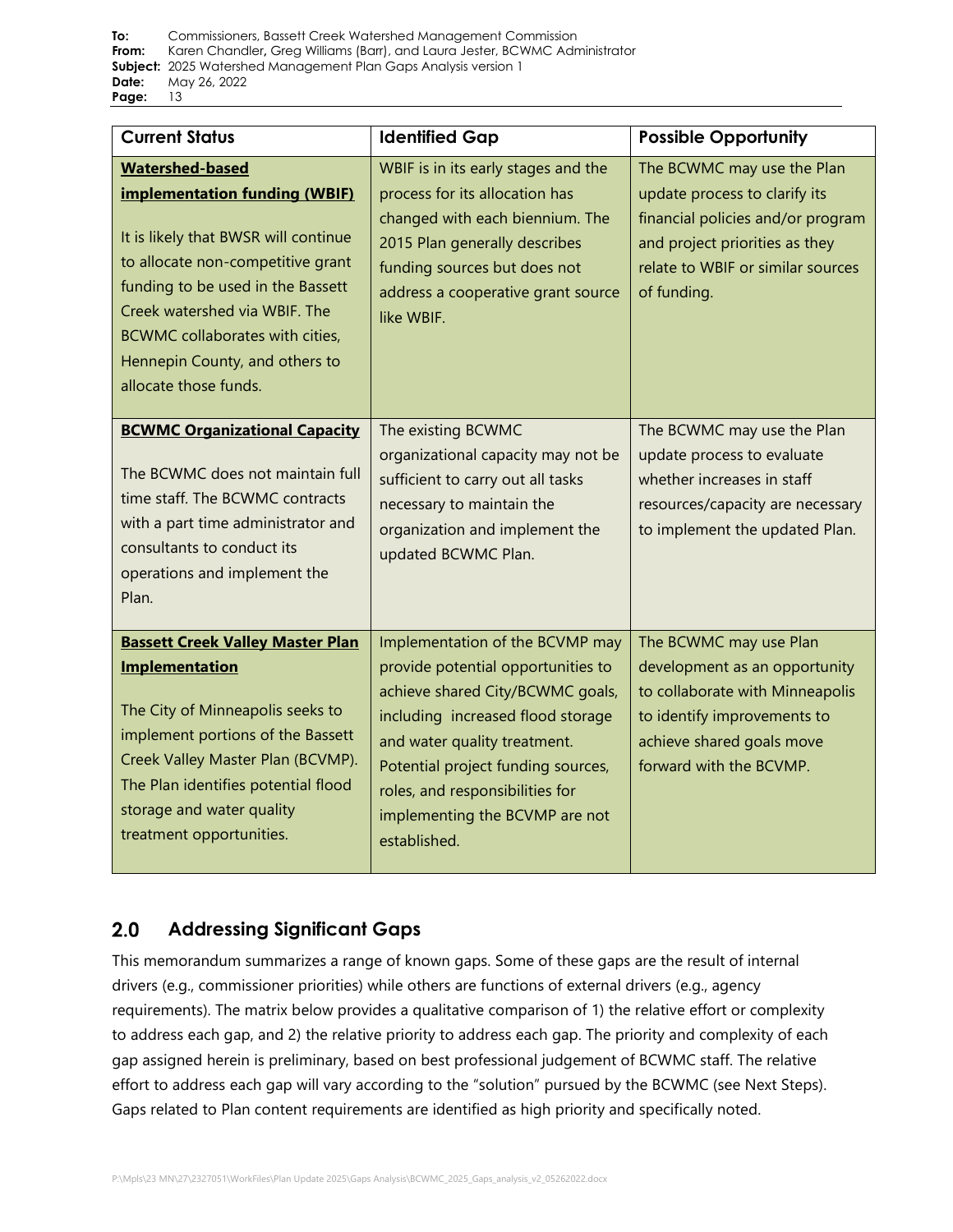|                                    |        |                                                                                                                                                                 | <b>Priority to address</b>                                                                                                                                                                            |                                                                                                                                                                                               |
|------------------------------------|--------|-----------------------------------------------------------------------------------------------------------------------------------------------------------------|-------------------------------------------------------------------------------------------------------------------------------------------------------------------------------------------------------|-----------------------------------------------------------------------------------------------------------------------------------------------------------------------------------------------|
|                                    |        | Low                                                                                                                                                             | <b>Medium</b>                                                                                                                                                                                         | High                                                                                                                                                                                          |
|                                    | High   | • Community grants                                                                                                                                              |                                                                                                                                                                                                       | $\bullet$ DEI<br>• CIP process<br>• Chloride pollution<br>• H&H modeling and<br>mapping<br>• Linear project<br>requirements                                                                   |
| Complexity / difficulty to address | Medium | • WBIF policies<br>• Grant funding for flood<br>risk reduction<br>• Sediment deltas                                                                             | • AIS management<br>• Buffer standard<br>implementation<br>• Impaired waters and<br><b>TMDL</b> progress<br>• Organizational capacity<br>• Stream health<br>assessment<br>• Bassett Creek Valley Plan | • Goal measurability*<br>Progress assessment*<br>$\bullet$<br>• Water quality<br>performance standards<br>(non-linear)<br>• Climate change and<br>precipitation trends<br>• Education program |
|                                    | Low    | • Performance standards<br>documentation<br>• Groundwater<br>management roles<br>• Shoreline habitat<br>monitoring<br>• NPDES construction<br>stormwater permit | • Infiltration guidance                                                                                                                                                                               | • Wetland priority areas*                                                                                                                                                                     |

\* Plan content requirement per Minnesota Rules 8410

#### <span id="page-13-0"></span> $3.0$ **Next Steps**

This memorandum summarizes known and anticipated gaps the Commission may choose to address as part of the Plan update process (and some gaps that must be addressed to address Plan requirements). This version of the memorandum was developed prior to the results of other planned stakeholder engagement activities including:

- Responses to the Plan notification letter
- Responses to the City staff questionnaire
- Resident survey responses
- Meetings with community groups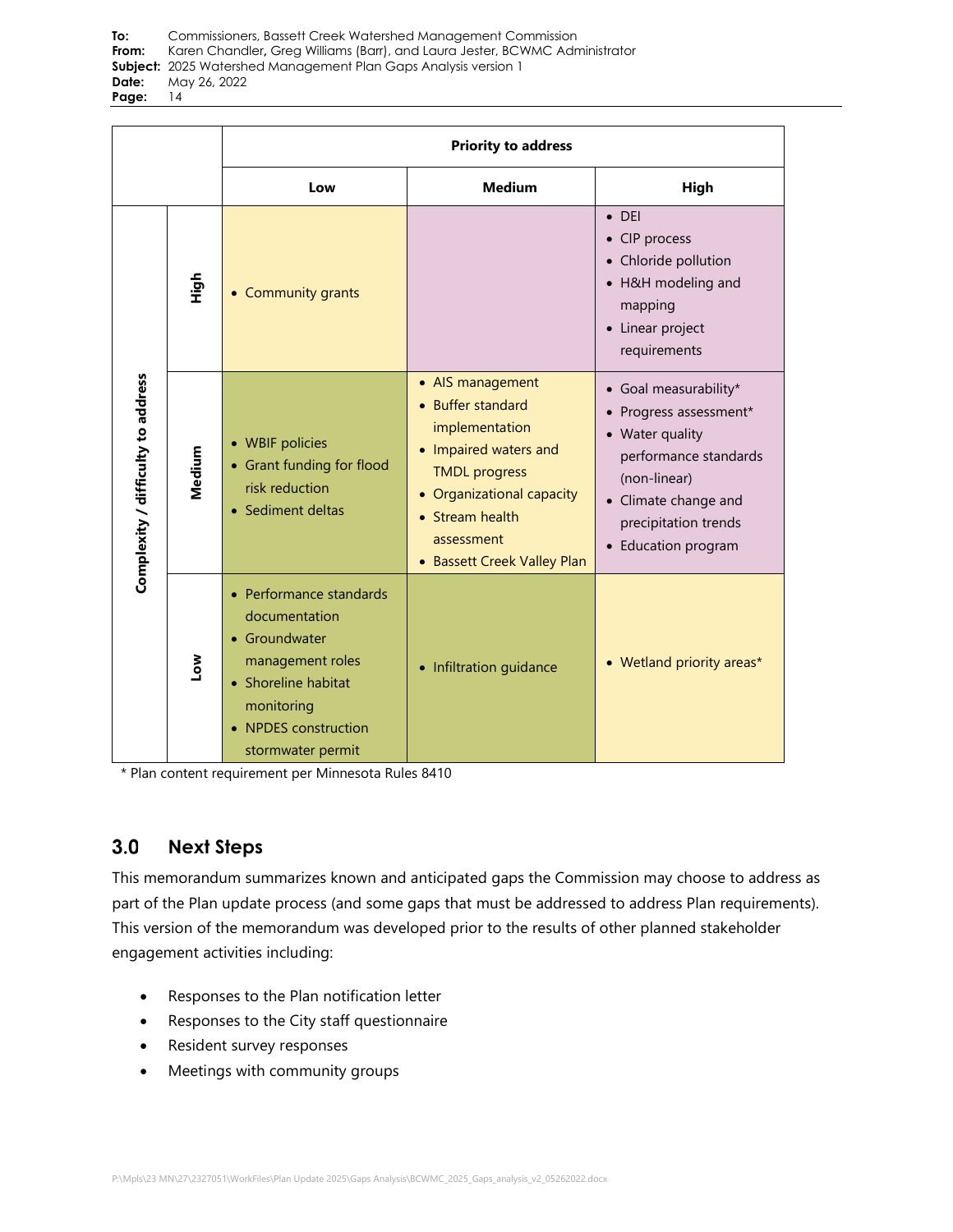The gaps presented in this memorandum are intended to serve as input to commissioner discussion of priority issues at a workshop tentatively scheduled for July 2022. Following that discussion, BCWMC staff will develop a more detailed scope and schedule to address those gaps/challenges identified as high priority.